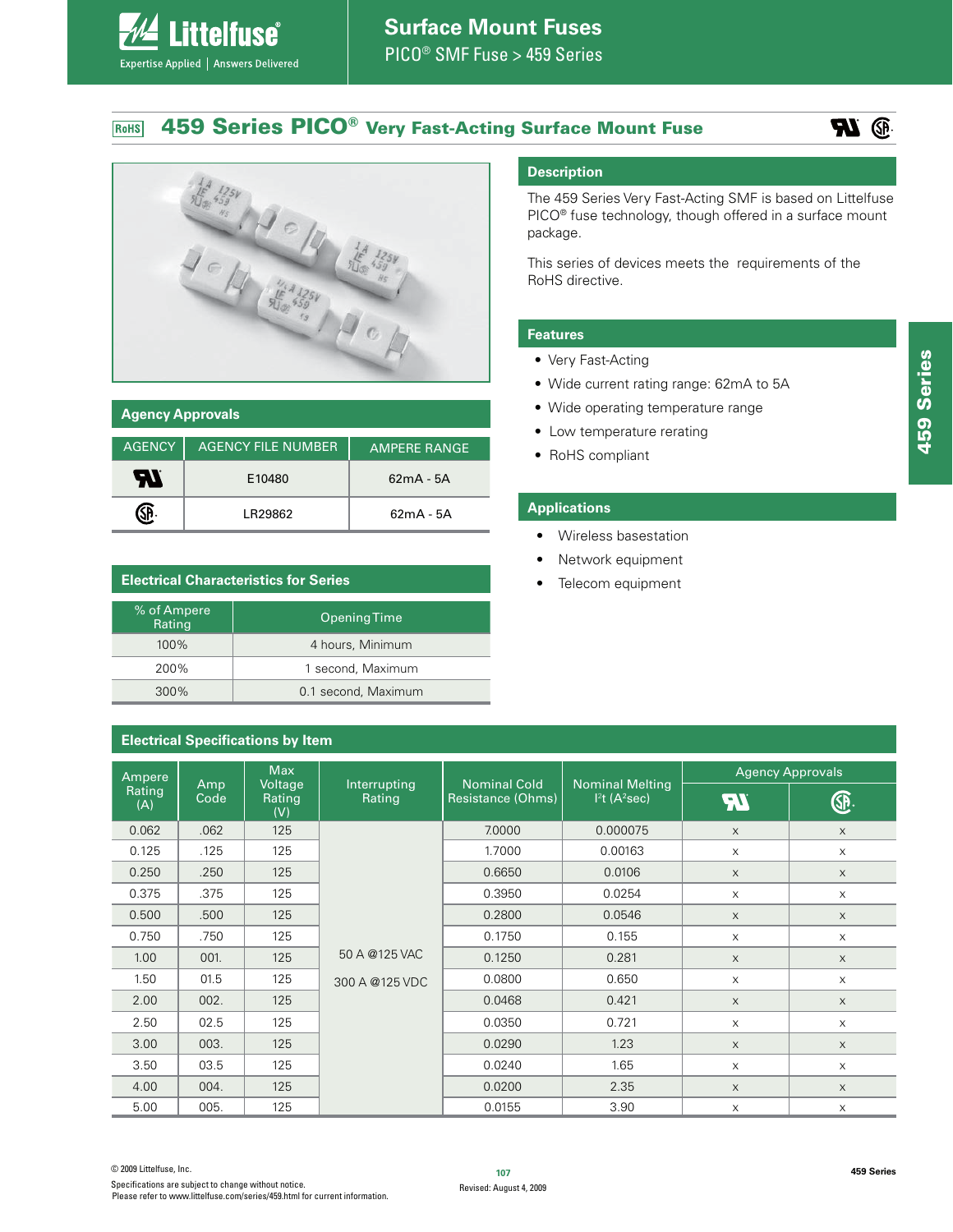# **Internal Surface Mount Fuses**

PICO® SMF Fuse > 459 Series



# **Temperature Rerating Curve**

# **Average Time Current Curves**



Note:

1. Rerating depicted in this curve is in addition to the standard rerating of 25% for continuous operation.



# **Soldering Parameters**

| <b>Wave Soldering</b>   | $'$ 260 $^{\circ}$ C, 10 seconds max. |  |
|-------------------------|---------------------------------------|--|
| <b>Reflow Soldering</b> | 260°C, 30 seconds max.                |  |